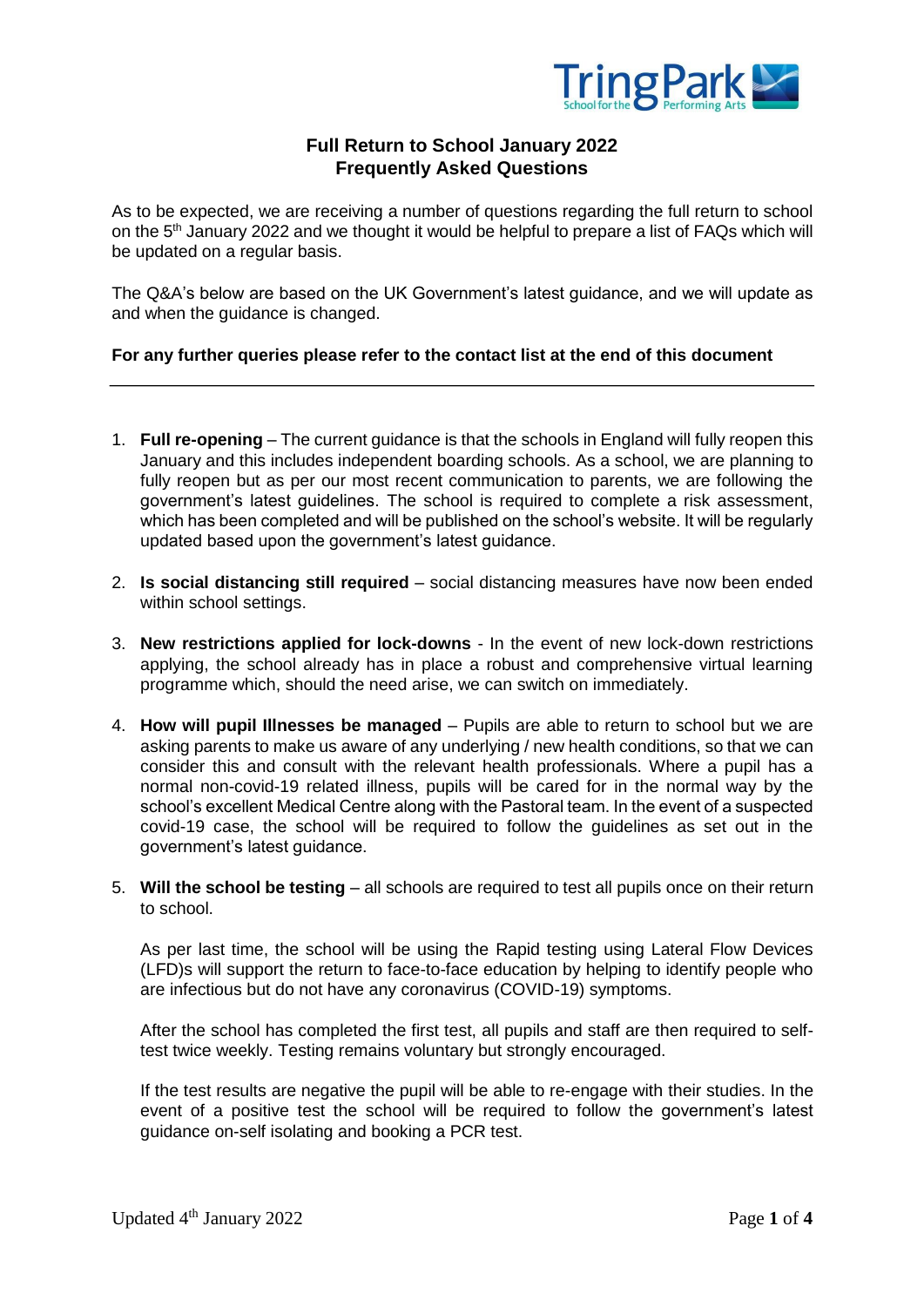

- 6. **Travel arrangements overseas (quarantine)** All children and staff travelling to England must adhere to government travel advice in travel to England from another country during coronavirus (COVID-19). Parents travelling abroad should bear in mind the impact on their child's education which may result from any requirement to quarantine or isolate upon return. Where pupils travel from abroad to attend a boarding school, you will need to explain the rules to pupils and their parents before they travel to the UK.
- 7. **Transport** The school will continue to run its minibus service to and from Tring railway station in accordance with the latest government guidance, with specific regard to hygiene. For those pupils who use public transport, the latest government guidance states, "Pupils should keep the use of public transport to a minimum. Where possible pupils should avoid using it and where this is not possible please make sure your son or daughter follows the guidance for travelling on public transport which can be found here": [https://www.gov.uk/guidance/coronavirus-covid-19-safer-travel-guidance-for](https://www.gov.uk/guidance/coronavirus-covid-19-safer-travel-guidance-for-passengers)[passengers](https://www.gov.uk/guidance/coronavirus-covid-19-safer-travel-guidance-for-passengers)
- 8. **What steps are the school taking to ensure Hygiene standards are met?** In accordance with the latest government guidance, the school is continuing with appropriate cleaning across the school day, evenings and weekends.
- 9. **Will the school be restricting the number of visitors? -** In the short term, as we get back to some level of normality, visitors will be restricted to essential people visiting the school only. Regrettably in the short-term we must ask that parents only visit the school when absolutely necessary; if you need to, please make an appointment in advance.
- 10. **Will teaching resume as usual?** We are aiming to operate as close to a normal timetable as possible.
- 11. **Will there be an online programme for those pupils unable to return to school due to travel restrictions? –** As a school, we do now have an established virtual learning programme, both academic and vocational. However, our plan is based on all pupils returning to school at the start of term. If there are individual and exceptional circumstances in which a pupil is unable to return, then the school will discuss online virtual learning arrangements.
- 12. **What will classrooms and studios look like? –** School will resume as normal.
- 13. **What will happen to music lessons? -** Music lessons will now resume as normal but in accordance with the government's latest guidelines.
- 14. **Will parent teacher consultations take place? –** Last year we (and parents) found that the virtual parent / teacher consultations worked well and our plan is to continue with these.
- 15. **Examinations**  In accordance with the latest government guidance the January mock exams will continue as normal
- 16. **How will the cleaning of pupils' bedrooms be arranged? (Boarding) -** To mitigate risk of infection, pupils will be expected to continue to take greater responsibility for the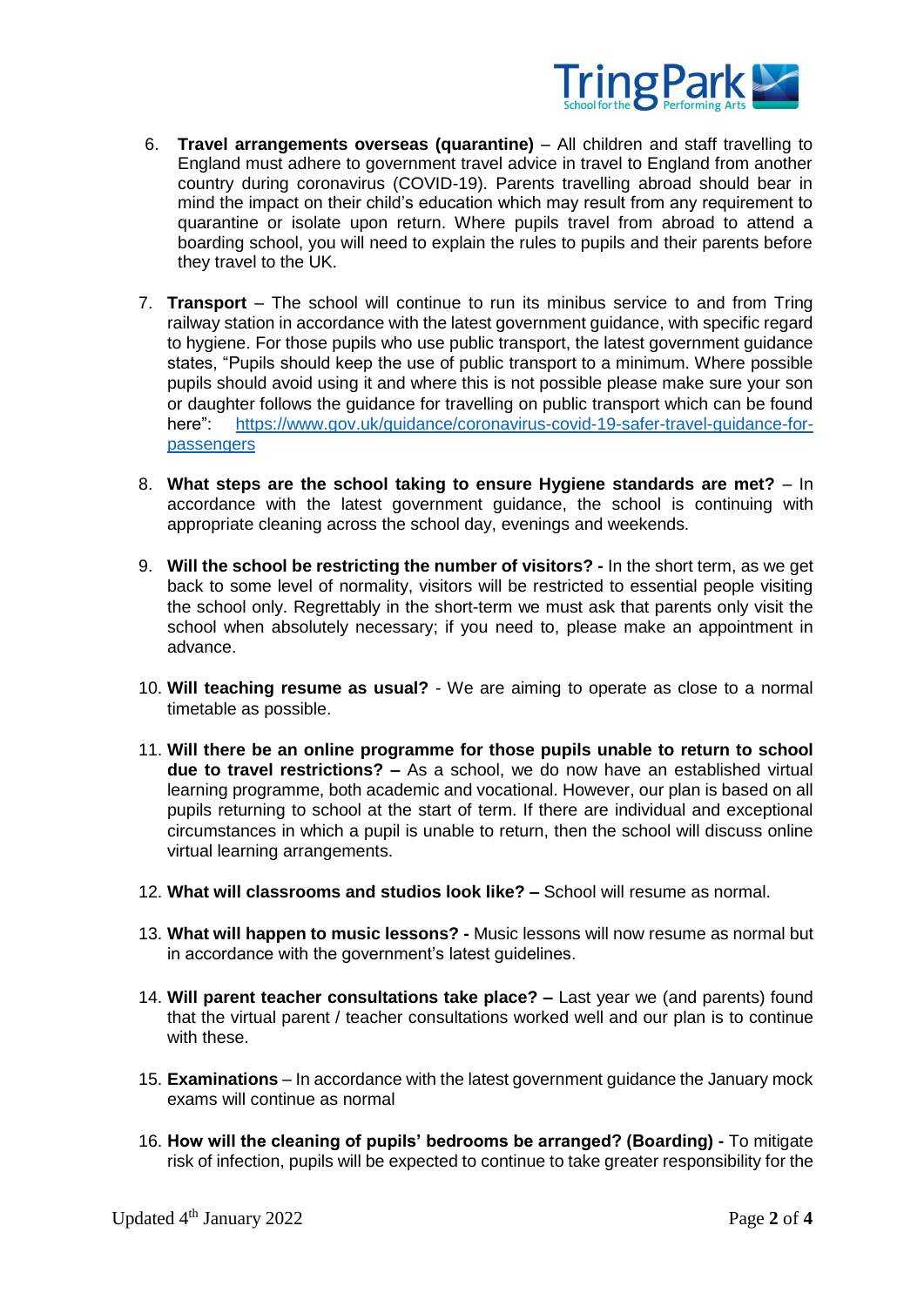

cleaning of their rooms. This will include making their bed daily and keeping their rooms clean and tidy, which will enable the housekeeping staff to undertake enhanced cleaning. Pupils should only bring a minimum amount of personal belongings to assist this.

- 17. **How will laundry be managed? –** We will be resuming a normal laundry service. Pupils will be expected to wear the appropriate uniform during the school day and they will organise their laundry as usual. For this system to work we need your support in sewing in clear labels with your child's name – on every item.
- 18. **What will happen if a student or member of staff becomes ill or has symptoms? –** Pupils, staff and other adults should follow public health advice on [when](https://www.nhs.uk/conditions/coronavirus-covid-19/self-isolation-and-treatment/when-to-self-isolate-and-what-to-do/) to self[isolate](https://www.nhs.uk/conditions/coronavirus-covid-19/self-isolation-and-treatment/when-to-self-isolate-and-what-to-do/) and what to do. They should not come into school if they have symptoms, have had a positive test result or other reasons requiring them to stay at home due to the risk of them passing on COVID-19 (for example, they are required to quarantine). If anyone at school develops COVID-19 [symptoms,](https://www.nhs.uk/conditions/coronavirus-covid-19/symptoms/) however mild, they will be sent home and they should follow public health advice.

If a pupil in a boarding school shows symptoms, they should usually self-isolate in their residential setting so that their usual support can continue, others may then benefit from self-isolating in their family home.

For everyone with symptoms, they should avoid using public transport and, wherever possible, be collected by a member of their family or household.

- 19. **Will pupils be able to go out at weekends? –** Towards the end of the Autumn term we did allow pupils to go out again. We will continue with this but keep it monitored and we may have to limit pupils going out if cases in the local area start to increase.
- 20. **Will pupils be able to rehearse in the studios in the evenings? –** Yes normal rehearsals at evenings and weekends will resume.
- 21. **Will there be any performances in the Spring term? –** We are pleased to advise that the normal calendar of shows and performances will take place in the spring term.
- 22. **The use of Face Masks: -** Face coverings help protect the wearer and others against the spread of infection because they cover the nose and mouth, which are the main confirmed sources of transmission of COVID-19. Where pupils in year 7 (which would be children who were aged 11 on 31 August 2021) and above are educated, we recommend that face coverings should be worn by pupils, staff and adult visitors when moving around the premises, outside of classrooms, such as in corridors and communal areas. This is a temporary measure. From January 4th, we also recommend that in those schools where pupils in year 7 and above are educated, face coverings should be worn in classrooms. This does not apply in situations where wearing a face covering would impact on the ability to take part in exercise or strenuous activity, for example in PE lessons. This will also be a temporary measure. Pupils in these schools must also wear a face covering when travelling on public transport and should wear it on dedicated transport to and from school. We would not ordinarily expect teachers to wear a face covering in the classroom if they are at the front of the class, to support education delivery, although